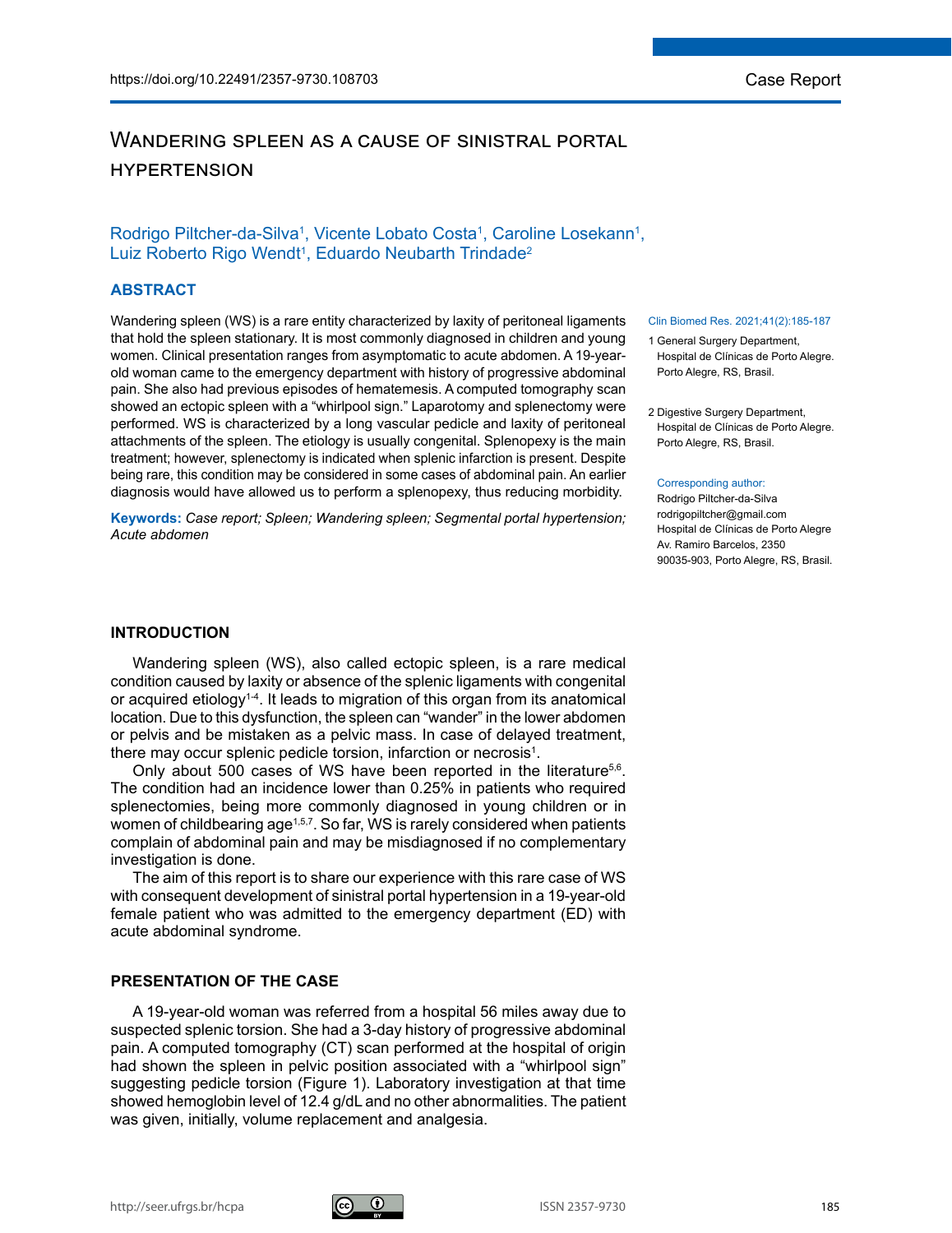Figure 1: Multislice CT scan images of abdomen. A: Coronal image shows that the spleen has migrated from the left hypochondrium and is ectopically located in the pelvic region; B: Axial image shows the twisted spleen pedicle; Blue arrow: spleen and red arrow – pedicle.



At admission, the patient had severe abdominal pain, signs of peritoneal irritation and a pulse rate of 128 beats/min, without any other abnormalities. Laboratory tests revealed hemoglobin level of 6.7 g/ dL and creatinine level of 0.55 mg/dL.

The patient was taken to the operating room to undergo an exploratory laparotomy. During surgery, the spleen was immediately identified in pelvic position with enlarged dimensions, clear signs of ischemia and a large pedicle with loops and thrombosis (Figure 2). Therefore, the surgery team opted for splenectomy instead of repositioning the spleen. There was no significant bleeding during surgery and the spleen was removed with no laceration (Figure 3). Pathological evaluation revealed hemorrhagic infarct of the spleen. The patient had a fine recovery and was discharged from hospital after 3 days.

Figure 2: Intraoperative findings. A: The spleen at an ectopic position on the pelvic region; B: The spleen out of the abdomen cavity and its vascular pedicle with torsion (marked by a red arrow).



Further investigation showed that the patient had a past medical history of two upper gastrointestinal bleeding episodes with hemodynamic instability. Prior investigation of her condition in another hospital showed the presence of gastric varices at esophagogastroduodenoscopy with no evidence of hepatic disease, thus supporting the hypothesis of sinistral portal hypertension.

Figure 3: The surgical specimen with approximately 23 cm and large vascular pedicle.



### **DISCUSSION**

Wandering spleen is an extremely rare condition characterized by increased mobility of the spleen. It occurs due to a dysfunctional peritoneal attachment of its suspensory ligaments (gastrosplenic and splenorenal)<sup>8,9</sup>. The congenital etiology involves anomalies in the development of the dorsal mesogastrium during the second month of embryonic development and then failure of the dorsal mesogastrium to fuse into the posterior abdominal wall<sup>1,8,10,11</sup>. The consequence is an abnormally long splenic pedicle plus the absence or malformation of its ligaments<sup>5</sup>.

There are many factors involved in the acquired etiology, such as previous pregnancy, when the direct effects of estrogen will provoke laxity of those ligaments<sup>1,6</sup>. The condition also appears to be associated with Gaucher disease, absence of kidney, splenomegaly, malaria, Hodgkin disease and infectious mononucleosis<sup>1</sup>.

The clinical presentation of the condition ranges from completely asymptomatic, with incidental diagnosis during routine medical examination or imaging investigation, to acute abdominal syndrome<sup>12</sup>. When symptomatic, the most common sign is an abdominal or pelvic mass, which can be associated with gastrointestinal complaints such as nausea, emesis, cramps, and abdominal pain or even intestinal obstruction<sup>1,2</sup>. Furthermore, pedicle torsion and detorsion may cause recurrent pain. Acute abdominal syndrome in consequence of splenic pedicle torsion followed by infarction is the main presentation at the emergency department<sup>5,6,13</sup>.

Sinistral portal hypertension with fundal varices has been described in few reports and is related to splenic traction of gastroepiploic vein and absence of short gastric vessels9,14. Mesenteric varices are also a rare complication that can occur due to vascular traction $9,15$ . Both fundal varices and mesenteric varices can be